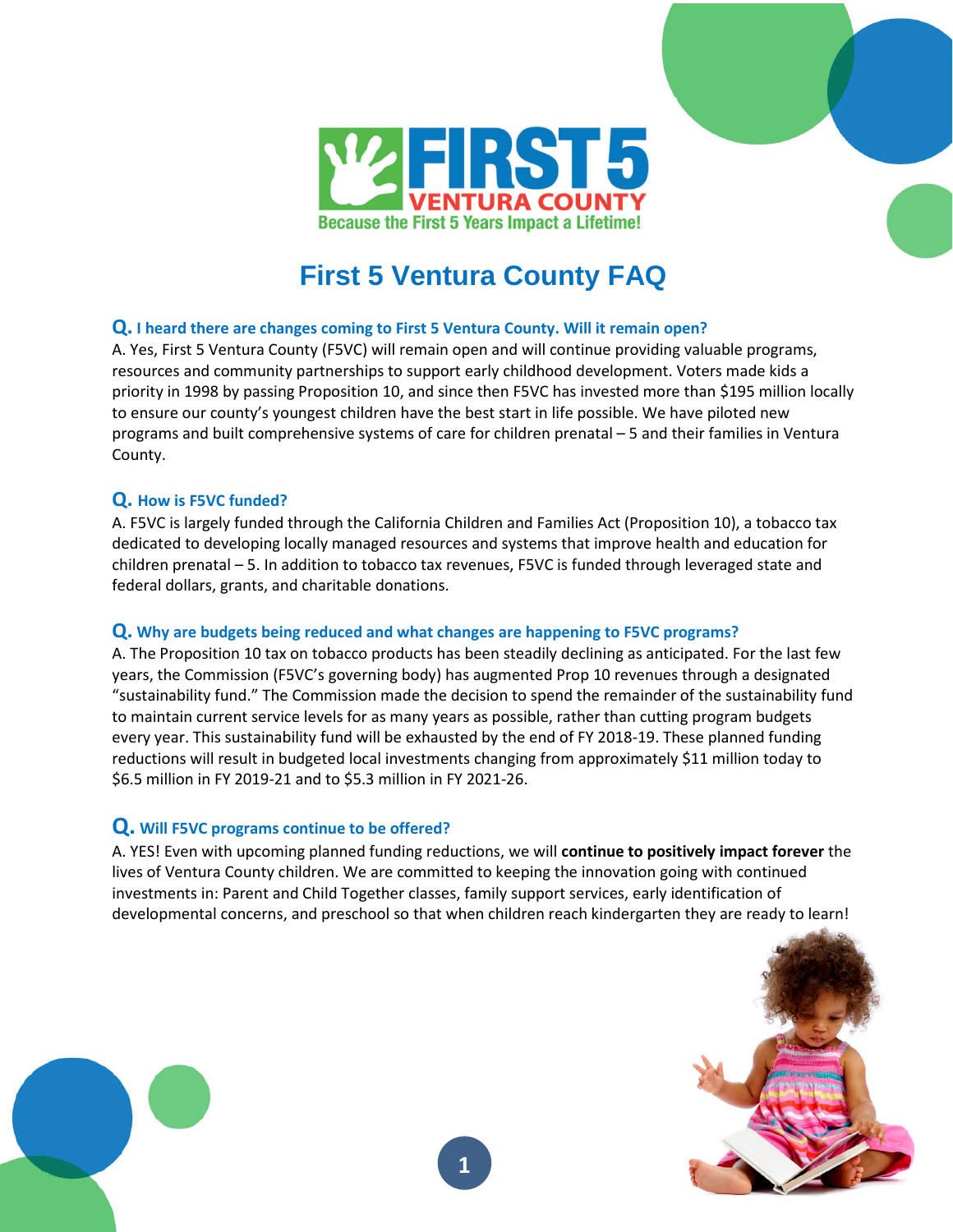### **Q. Have F5VC funding levels beyond the 2019 fiscal year been determined?**

A. Yes, after an in-depth review of current investments, innovative services, outcomes, and stakeholder input, the F5VC Commission **voted to adopt a new long-term financial plan** that will continue our significant investment in early childhood education:

- **\$6.5 million in Fiscal Years 2019-21**
- **\$5.3 million in Fiscal Years 2021-26.**



#### **Q. How will future F5VC funding be invested?**

A. The new long-term financial plan invests **\$2.9 million annually for Parent and Child 0-3 Together (PACT)** and Family Support Services for FY 2019-26. In addition, F5VC will maintain an annual investment of approximately **\$1 million in preschool in FY 2019-21**. The remainder of tobacco tax revenues will be invested in systems change, evaluation, program management, and administration.

F5VC is committed to expanding our partnerships with foundations, businesses, parents, and local leaders so together we continue to make sound, lasting investments in our children.

### **Q. Who makes decisions at F5VC and how are they made?**

A. F5VC is an independent public entity governed by a nine member Commission. The Commission determines the overall vision and general direction for F5VC. Staff refines the details and manages day-to-day operations.

F5VC relies on our **Guiding Principles** for decision making.

- Focus on prevention and early intervention
- $\bullet$  Prioritize prenatal first three years
- Invest in services no one else funds
- Invest with sufficient intensity to achieve outcomes.
- Focus on those most likely to benefit.

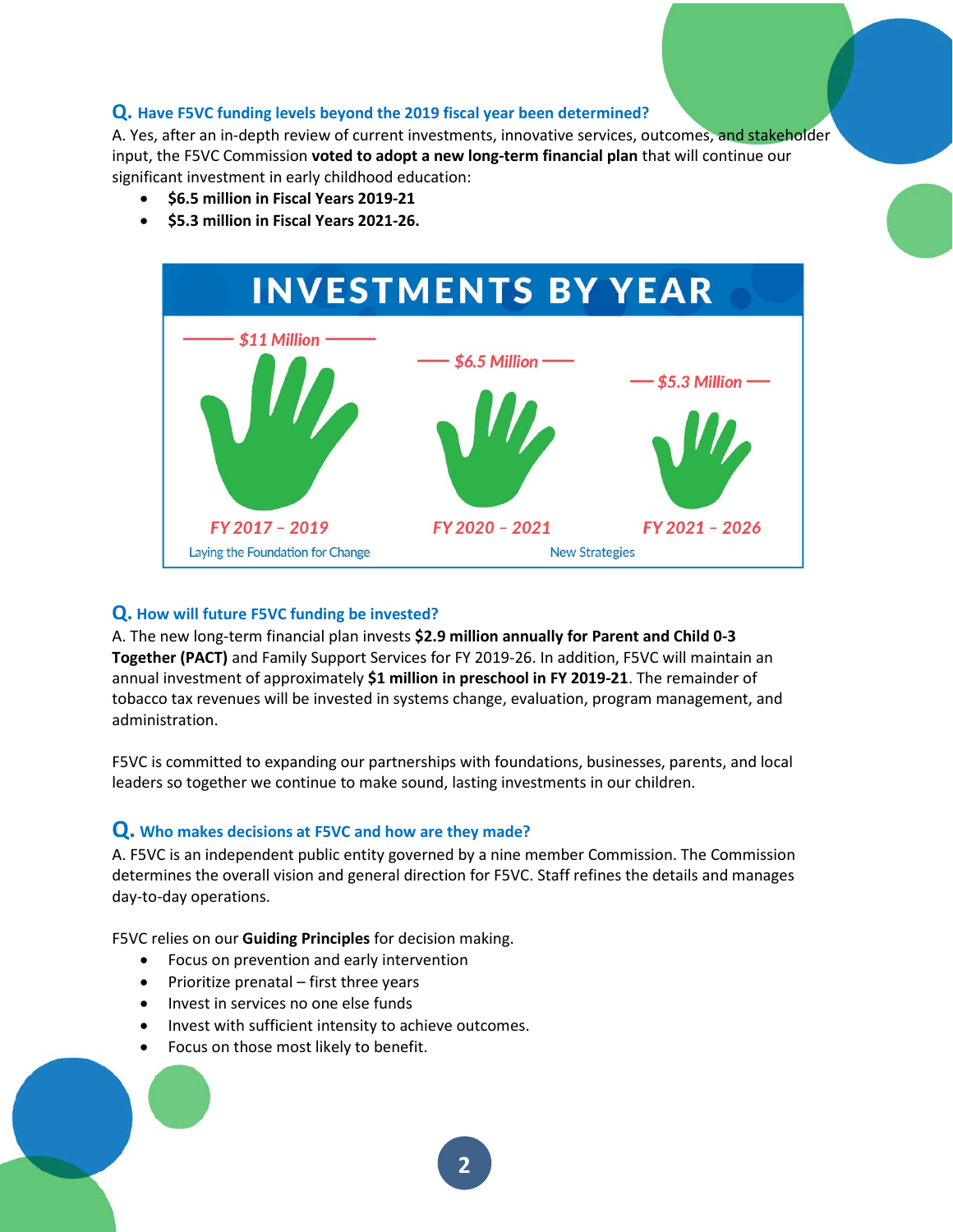## **Q. When will decisions be made?**

A. We anticipate the Commission will select a program service model in June or July of 2018. Staff will work with community partners on the implementation details over the next year. No changes will take effect until July 1, 2019.

## **Q. Which F5VC programs will be impacted?**

A. Based on our Guiding Principles, the Commission has renewed our commitment to offering programming for children ages 0 – 3, particularly through Parent and Child Together classes. In addition, we will invest \$1 million annually in preschool spaces for Fiscal Years 2019–20 and 2020-21.

### **Q. Have the final program models been selected?**

A. No, a streamlined implementation model is expected to be selected by the Commission in June or July 2018. Staff will work with community partners on the implementation details over the next year.

### **Q. How will F5VC keep partners updated on the Commission's decisions?**

A. Keeping our partners, parents, and community members informed is very important to F5VC. For additional information and to view the latest updates, please visit http://www.first5ventura.org/updates or email assistant@first5ventura.org and ask to be placed on our mailing list. We will also post updates on our Facebook page – www.facebook.com/first5ventura

## **Q. Will F5VC continue to provide programs for children and families prenatal - 5?**

A. Yes. Science tells us that 90% of a child's brain is developed by age 5, and that children are affected by experiences from early on, even before birth. We believe ages prenatal - 3 are critical for a child's development and we will continue to dedicate resources to this effort. We will continue to provide Parent and Child Together programs for children ages  $0 - 3$  and support families in the neighborhoods where they live.

### **Q. I work at an F5VC funded Neighborhood for Learning. How will this affect me?**

A. First, we want to **thank you** for all the work you do on behalf of children 0-5 and their families. We realize how difficult change and not knowing what the future has in store can be. We will have a better idea of how place based services, such as NfLs, will be implemented in June or July when the Commission selects a model. **We value the current talent and capacity of all of our funded partners**. Retaining talent will be a top priority in whichever implementation model is selected. Please remember that these **changes will not go into effect until July 1, 2019**.

While we are working on the details of the new implementation models with our community partners, we will be in continuous contact through email, our website www.first5ventura.org/updates, and social media. Staff are also encouraged to join us at Coffee and Conversations on Friday mornings. Please email assistant@first5ventura.org for details.